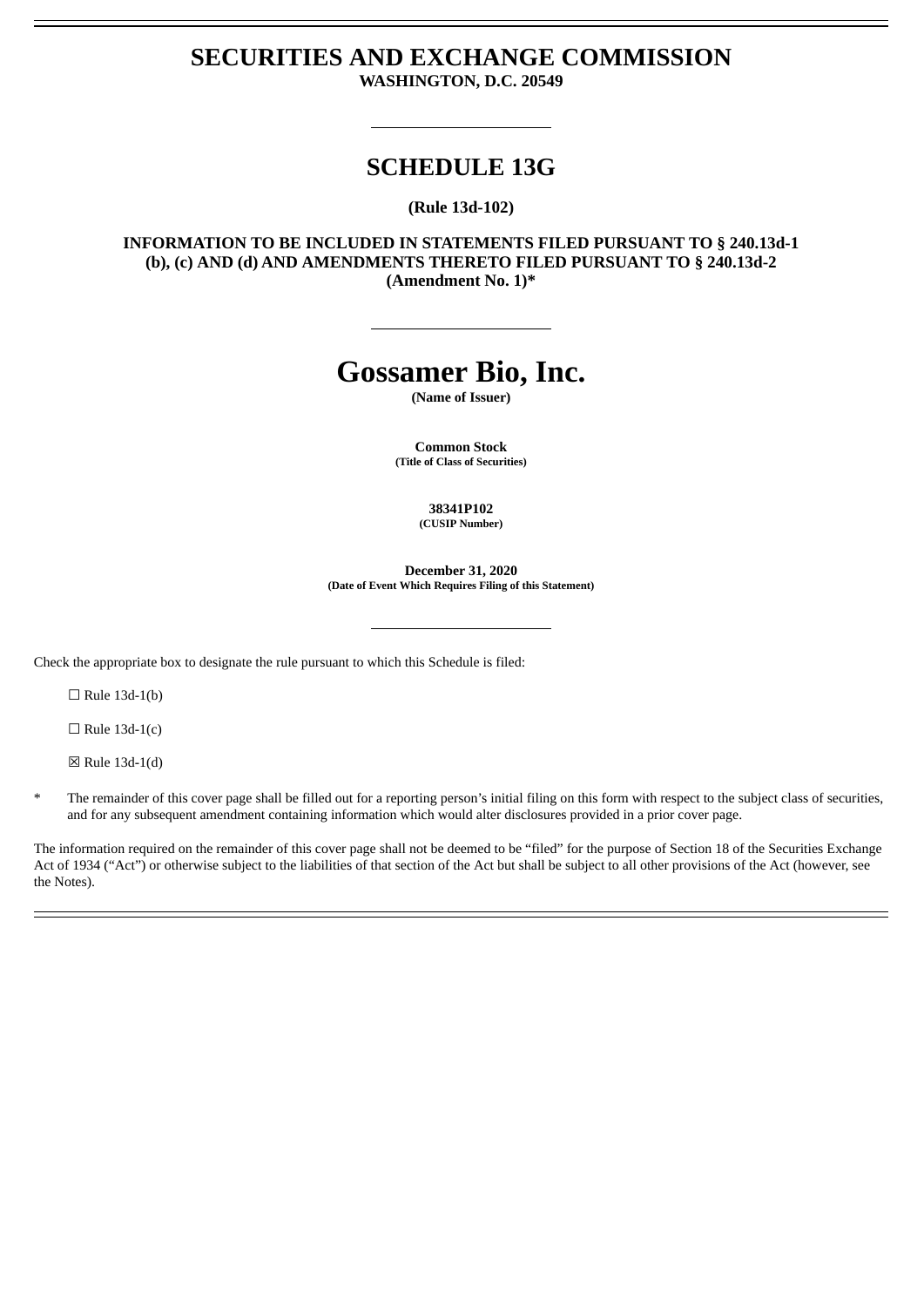|                                            |                                                                                                                        | 13 G                                                                     | Page 2 of 11 Pages                                                                                                                                                                                                                                                                                                                                                                                                                                                                                            |  |  |
|--------------------------------------------|------------------------------------------------------------------------------------------------------------------------|--------------------------------------------------------------------------|---------------------------------------------------------------------------------------------------------------------------------------------------------------------------------------------------------------------------------------------------------------------------------------------------------------------------------------------------------------------------------------------------------------------------------------------------------------------------------------------------------------|--|--|
| NAMES OF REPORTING PERSONS<br>$\mathbf{1}$ |                                                                                                                        |                                                                          |                                                                                                                                                                                                                                                                                                                                                                                                                                                                                                               |  |  |
|                                            |                                                                                                                        |                                                                          |                                                                                                                                                                                                                                                                                                                                                                                                                                                                                                               |  |  |
|                                            |                                                                                                                        |                                                                          |                                                                                                                                                                                                                                                                                                                                                                                                                                                                                                               |  |  |
|                                            |                                                                                                                        |                                                                          |                                                                                                                                                                                                                                                                                                                                                                                                                                                                                                               |  |  |
|                                            |                                                                                                                        |                                                                          |                                                                                                                                                                                                                                                                                                                                                                                                                                                                                                               |  |  |
|                                            |                                                                                                                        |                                                                          |                                                                                                                                                                                                                                                                                                                                                                                                                                                                                                               |  |  |
|                                            |                                                                                                                        |                                                                          |                                                                                                                                                                                                                                                                                                                                                                                                                                                                                                               |  |  |
|                                            | $\overline{5}$                                                                                                         |                                                                          |                                                                                                                                                                                                                                                                                                                                                                                                                                                                                                               |  |  |
|                                            |                                                                                                                        | $\Omega$                                                                 |                                                                                                                                                                                                                                                                                                                                                                                                                                                                                                               |  |  |
|                                            | 6                                                                                                                      | <b>SHARED VOTING POWER</b>                                               |                                                                                                                                                                                                                                                                                                                                                                                                                                                                                                               |  |  |
|                                            |                                                                                                                        | 3,320,608                                                                |                                                                                                                                                                                                                                                                                                                                                                                                                                                                                                               |  |  |
| <b>EACH</b>                                | $7\overline{ }$                                                                                                        | <b>SOLE DISPOSITIVE POWER</b>                                            |                                                                                                                                                                                                                                                                                                                                                                                                                                                                                                               |  |  |
|                                            |                                                                                                                        | $\mathbf{0}$                                                             |                                                                                                                                                                                                                                                                                                                                                                                                                                                                                                               |  |  |
|                                            | 8                                                                                                                      |                                                                          |                                                                                                                                                                                                                                                                                                                                                                                                                                                                                                               |  |  |
|                                            |                                                                                                                        | 3,320,608                                                                |                                                                                                                                                                                                                                                                                                                                                                                                                                                                                                               |  |  |
|                                            |                                                                                                                        |                                                                          |                                                                                                                                                                                                                                                                                                                                                                                                                                                                                                               |  |  |
| 3,320,608                                  |                                                                                                                        |                                                                          |                                                                                                                                                                                                                                                                                                                                                                                                                                                                                                               |  |  |
|                                            |                                                                                                                        |                                                                          |                                                                                                                                                                                                                                                                                                                                                                                                                                                                                                               |  |  |
| $\Box$                                     |                                                                                                                        |                                                                          |                                                                                                                                                                                                                                                                                                                                                                                                                                                                                                               |  |  |
|                                            |                                                                                                                        |                                                                          |                                                                                                                                                                                                                                                                                                                                                                                                                                                                                                               |  |  |
| $4.4\%$ (2)                                |                                                                                                                        |                                                                          |                                                                                                                                                                                                                                                                                                                                                                                                                                                                                                               |  |  |
|                                            |                                                                                                                        |                                                                          |                                                                                                                                                                                                                                                                                                                                                                                                                                                                                                               |  |  |
| PN                                         |                                                                                                                        |                                                                          |                                                                                                                                                                                                                                                                                                                                                                                                                                                                                                               |  |  |
|                                            | (a) $\Box$<br><b>NUMBER OF</b><br><b>SHARES</b><br><b>OWNED BY</b><br><b>REPORTING</b><br><b>PERSON</b><br><b>WITH</b> | <b>CUSIP NO. 38341P102</b><br><b>SEC USE ONLY</b><br><b>BENEFICIALLY</b> | Omega Fund V, L.P.<br>CHECK THE APPROPRIATE BOX IF A MEMBER OF A GROUP (SEE INSTRUCTIONS)<br>(b) $\boxtimes$ (1)<br>CITIZENSHIP OR PLACE OF ORGANIZATION<br><b>Cayman Islands</b><br><b>SOLE VOTING POWER</b><br><b>SHARED DISPOSITIVE POWER</b><br>AGGREGATE AMOUNT BENEFICIALLY OWNED BY EACH REPORTING PERSON<br>CHECK BOX IF THE AGGREGATE AMOUNT IN ROW (9) EXCLUDES CERTAIN SHARES (SEE INSTRUCTIONS)<br>PERCENT OF CLASS REPRESENTED BY AMOUNT IN ROW 9<br>TYPE OF REPORTING PERSON (SEE INSTRUCTIONS) |  |  |

- (1) This Schedule 13G is filed by Omega Fund V, L.P. ("Omega Fund"), Omega Fund V GP, L.P. ("Omega GP"), Omega Fund V GP Manager, Ltd. ("Omega Ltd"), Claudio Nessi ("Nessi"), Otello Stampacchia ("Stampacchia"), and Anne-Mari Paster ("Paster") (together, the "Reporting Persons"). Omega Ltd serves as the general partner of Omega GP, which serves as the general partner of Omega Fund; and each of Omega Ltd and Omega GP may be deemed to own beneficially the shares held by Omega Fund. Nessi, Stampacchia, and Paster are the directors of Omega Ltd and may be deemed to beneficially own the shares held by Omega Fund. The Reporting Persons may be deemed a "group" for purposes of Section 13 of the Exchange Act and expressly disclaim status as a "group" for purposes of this Schedule 13G.
- (2) The following percentages are based on 75,927,877 shares of Common Stock outstanding as of November 5, 2020 as set forth in the Issuer's most recent Form 10-Q for the period ending September 30, 2020, filed with the Securities and Exchange Commission on November 10, 2020.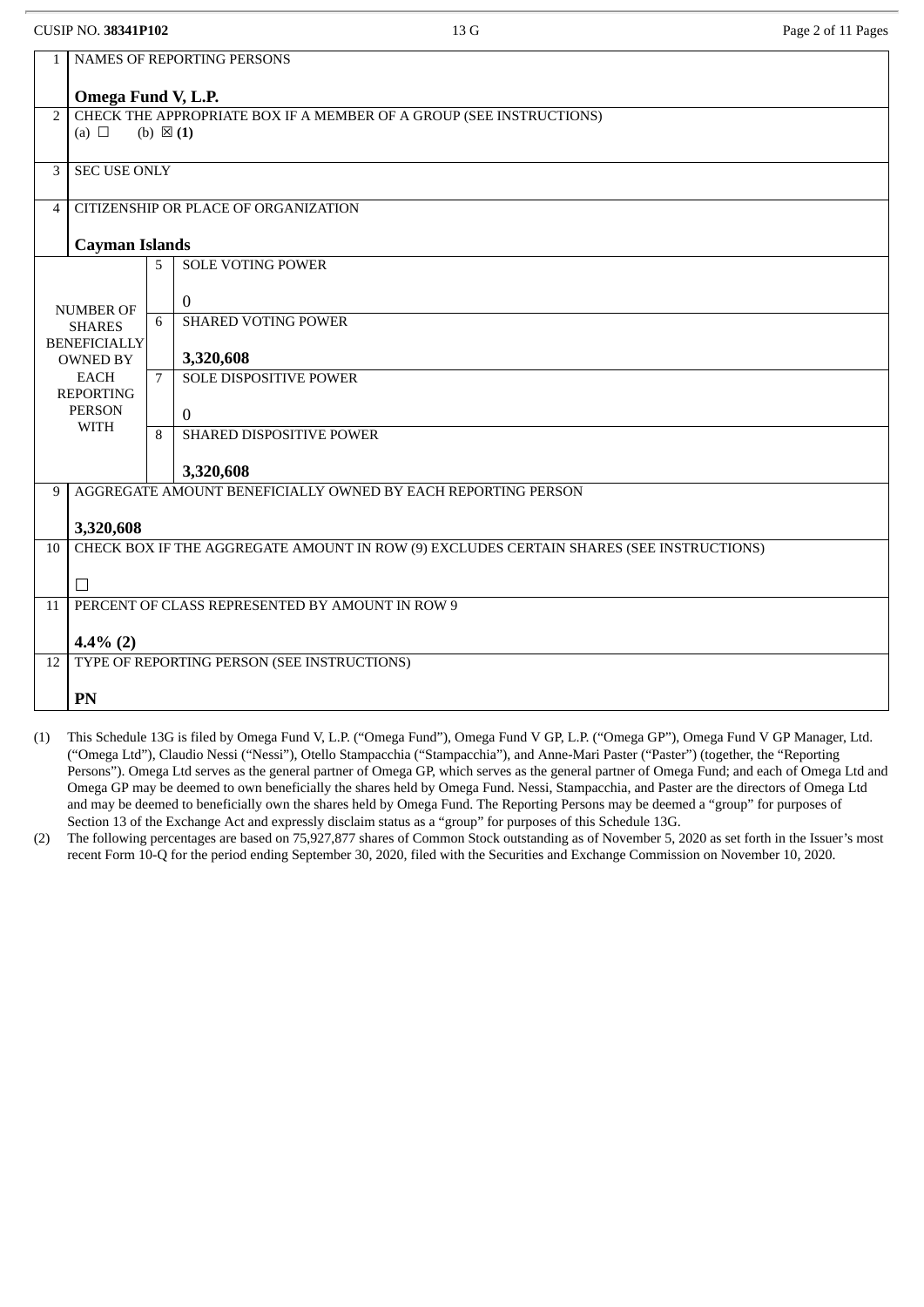|                | <b>CUSIP NO. 38341P102</b>             |                     | 13 G                                                                                    | Page 3 of 11 Pages |
|----------------|----------------------------------------|---------------------|-----------------------------------------------------------------------------------------|--------------------|
| 1              |                                        |                     | NAMES OF REPORTING PERSONS                                                              |                    |
|                |                                        |                     | Omega Fund V GP, L.P.                                                                   |                    |
| $\overline{2}$ |                                        |                     | CHECK THE APPROPRIATE BOX IF A MEMBER OF A GROUP (SEE INSTRUCTIONS)                     |                    |
|                | (a) $\Box$                             | (b) $\boxtimes$ (1) |                                                                                         |                    |
| 3              | <b>SEC USE ONLY</b>                    |                     |                                                                                         |                    |
| 4              |                                        |                     | CITIZENSHIP OR PLACE OF ORGANIZATION                                                    |                    |
|                | <b>Cayman Islands</b>                  |                     |                                                                                         |                    |
|                |                                        | 5                   | <b>SOLE VOTING POWER</b>                                                                |                    |
|                | <b>NUMBER OF</b>                       |                     | $\Omega$                                                                                |                    |
|                | <b>SHARES</b>                          | 6                   | <b>SHARED VOTING POWER</b>                                                              |                    |
|                | <b>BENEFICIALLY</b><br><b>OWNED BY</b> |                     | 3,320,608                                                                               |                    |
|                | <b>EACH</b><br><b>REPORTING</b>        | $7^{\circ}$         | <b>SOLE DISPOSITIVE POWER</b>                                                           |                    |
|                | <b>PERSON</b>                          |                     | $\Omega$                                                                                |                    |
|                | <b>WITH</b>                            | 8                   | <b>SHARED DISPOSITIVE POWER</b>                                                         |                    |
|                |                                        |                     | 3,320,608                                                                               |                    |
| 9              |                                        |                     | AGGREGATE AMOUNT BENEFICIALLY OWNED BY EACH REPORTING PERSON                            |                    |
|                | 3,320,608                              |                     |                                                                                         |                    |
| 10             |                                        |                     | CHECK BOX IF THE AGGREGATE AMOUNT IN ROW (9) EXCLUDES CERTAIN SHARES (SEE INSTRUCTIONS) |                    |
|                | $\Box$                                 |                     |                                                                                         |                    |
| 11             |                                        |                     | PERCENT OF CLASS REPRESENTED BY AMOUNT IN ROW 9                                         |                    |
|                | $4.4\%$ (2)                            |                     |                                                                                         |                    |
| 12             |                                        |                     | TYPE OF REPORTING PERSON (SEE INSTRUCTIONS)                                             |                    |
|                | PN                                     |                     |                                                                                         |                    |

- (1) This Schedule 13G is filed by Omega Fund V, L.P. ("Omega Fund"), Omega Fund V GP, L.P. ("Omega GP"), Omega Fund V GP Manager, Ltd. ("Omega Ltd"), Claudio Nessi ("Nessi"), Otello Stampacchia ("Stampacchia"), and Anne-Mari Paster ("Paster") (together, the "Reporting Persons"). Omega Ltd serves as the general partner of Omega GP, which serves as the general partner of Omega Fund; and each of Omega Ltd and Omega GP may be deemed to own beneficially the shares held by Omega Fund. Nessi, Stampacchia, and Paster are the directors of Omega Ltd and may be deemed to beneficially own the shares held by Omega Fund. The Reporting Persons may be deemed a "group" for purposes of Section 13 of the Exchange Act and expressly disclaim status as a "group" for purposes of this Schedule 13G.
- (2) The following percentages are based on 75,927,877 shares of Common Stock outstanding as of November 5, 2020 as set forth in the Issuer's most recent Form 10-Q for the period ending September 30, 2020, filed with the Securities and Exchange Commission on November 10, 2020.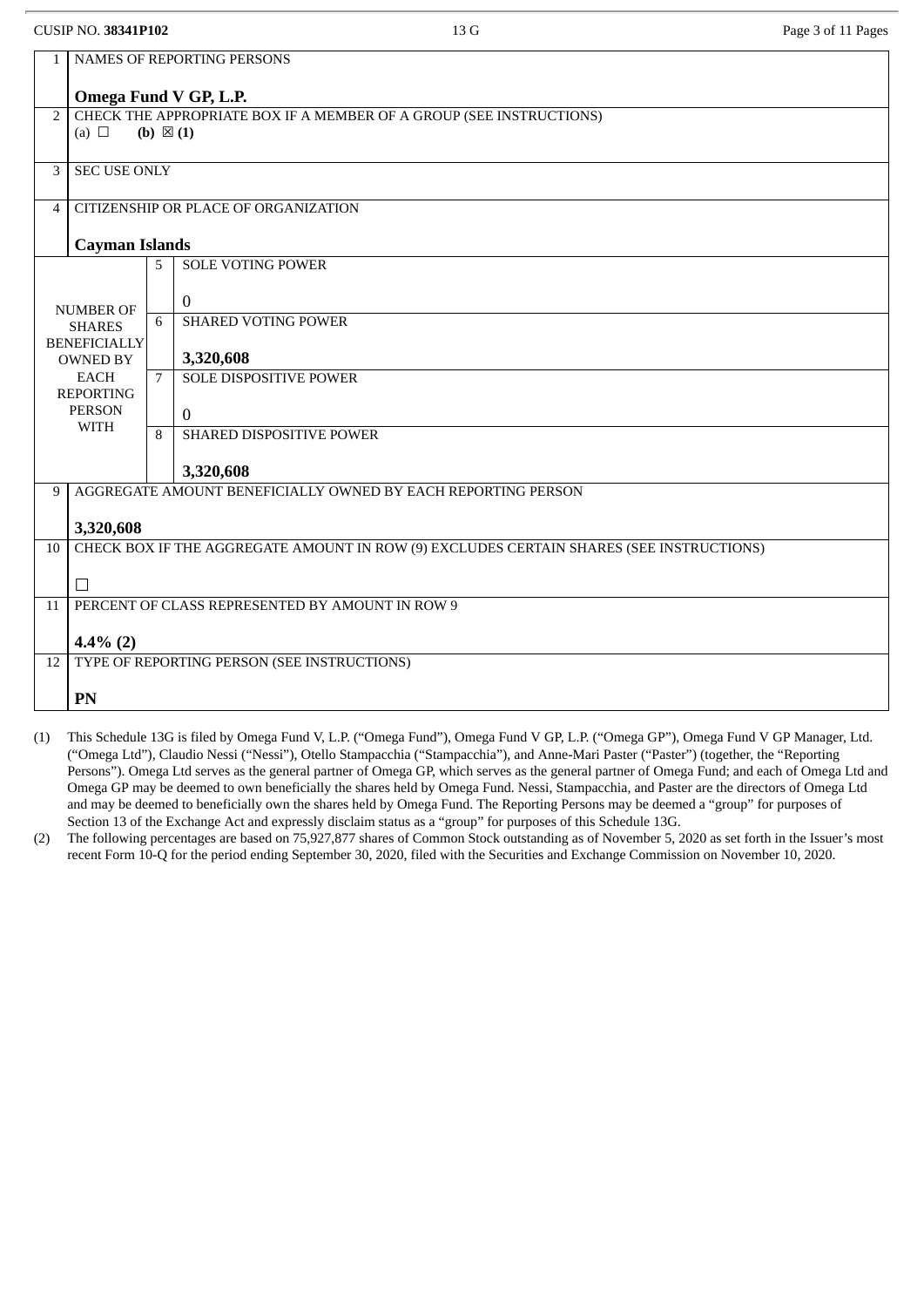|                | <b>CUSIP NO. 38341P102</b>                                 |                     | 13 G                                                                                    | Page 4 of 11 Pages |  |  |
|----------------|------------------------------------------------------------|---------------------|-----------------------------------------------------------------------------------------|--------------------|--|--|
| $\mathbf{1}$   | NAMES OF REPORTING PERSONS                                 |                     |                                                                                         |                    |  |  |
|                |                                                            |                     | Omega Fund V GP Manager, Ltd.                                                           |                    |  |  |
| $\overline{2}$ |                                                            |                     | CHECK THE APPROPRIATE BOX IF A MEMBER OF A GROUP (SEE INSTRUCTIONS)                     |                    |  |  |
|                | (a) $\Box$                                                 | (b) $\boxtimes$ (1) |                                                                                         |                    |  |  |
| 3              | <b>SEC USE ONLY</b>                                        |                     |                                                                                         |                    |  |  |
| $\overline{4}$ |                                                            |                     | CITIZENSHIP OR PLACE OF ORGANIZATION                                                    |                    |  |  |
|                |                                                            |                     |                                                                                         |                    |  |  |
|                | <b>Cayman Islands</b>                                      |                     |                                                                                         |                    |  |  |
|                |                                                            | 5                   | <b>SOLE VOTING POWER</b>                                                                |                    |  |  |
|                | <b>NUMBER OF</b>                                           |                     | $\mathbf{0}$                                                                            |                    |  |  |
|                | <b>SHARES</b>                                              | 6                   | <b>SHARED VOTING POWER</b>                                                              |                    |  |  |
|                | <b>BENEFICIALLY</b><br><b>OWNED BY</b>                     |                     | 3,320,608                                                                               |                    |  |  |
|                | <b>EACH</b><br><b>REPORTING</b>                            | $7^{\circ}$         | <b>SOLE DISPOSITIVE POWER</b>                                                           |                    |  |  |
|                | <b>PERSON</b>                                              |                     | $\theta$                                                                                |                    |  |  |
|                | <b>WITH</b>                                                | 8                   | SHARED DISPOSITIVE POWER                                                                |                    |  |  |
|                |                                                            |                     | 3,320,608                                                                               |                    |  |  |
| 9              |                                                            |                     | AGGREGATE AMOUNT BENEFICIALLY OWNED BY EACH REPORTING PERSON                            |                    |  |  |
|                | 3,320,608                                                  |                     |                                                                                         |                    |  |  |
| 10             |                                                            |                     | CHECK BOX IF THE AGGREGATE AMOUNT IN ROW (9) EXCLUDES CERTAIN SHARES (SEE INSTRUCTIONS) |                    |  |  |
|                | П                                                          |                     |                                                                                         |                    |  |  |
| 11             | PERCENT OF CLASS REPRESENTED BY AMOUNT IN ROW 9            |                     |                                                                                         |                    |  |  |
|                |                                                            |                     |                                                                                         |                    |  |  |
| 12             | $4.4\%$ (2)<br>TYPE OF REPORTING PERSON (SEE INSTRUCTIONS) |                     |                                                                                         |                    |  |  |
|                |                                                            |                     |                                                                                         |                    |  |  |
|                | 00                                                         |                     |                                                                                         |                    |  |  |

- (1) This Schedule 13G is filed by Omega Fund V, L.P. ("Omega Fund"), Omega Fund V GP, L.P. ("Omega GP"), Omega Fund V GP Manager, Ltd. ("Omega Ltd"), Claudio Nessi ("Nessi"), Otello Stampacchia ("Stampacchia"), and Anne-Mari Paster ("Paster") (together, the "Reporting Persons"). Omega Ltd serves as the general partner of Omega GP, which serves as the general partner of Omega Fund; and each of Omega Ltd and Omega GP may be deemed to own beneficially the shares held by Omega Fund. Nessi, Stampacchia, and Paster are the directors of Omega Ltd and may be deemed to beneficially own the shares held by Omega Fund. The Reporting Persons may be deemed a "group" for purposes of Section 13 of the Exchange Act and expressly disclaim status as a "group" for purposes of this Schedule 13G.
- (2) The following percentages are based on 75,927,877 shares of Common Stock outstanding as of November 5, 2020 as set forth in the Issuer's most recent Form 10-Q for the period ending September 30, 2020, filed with the Securities and Exchange Commission on November 10, 2020.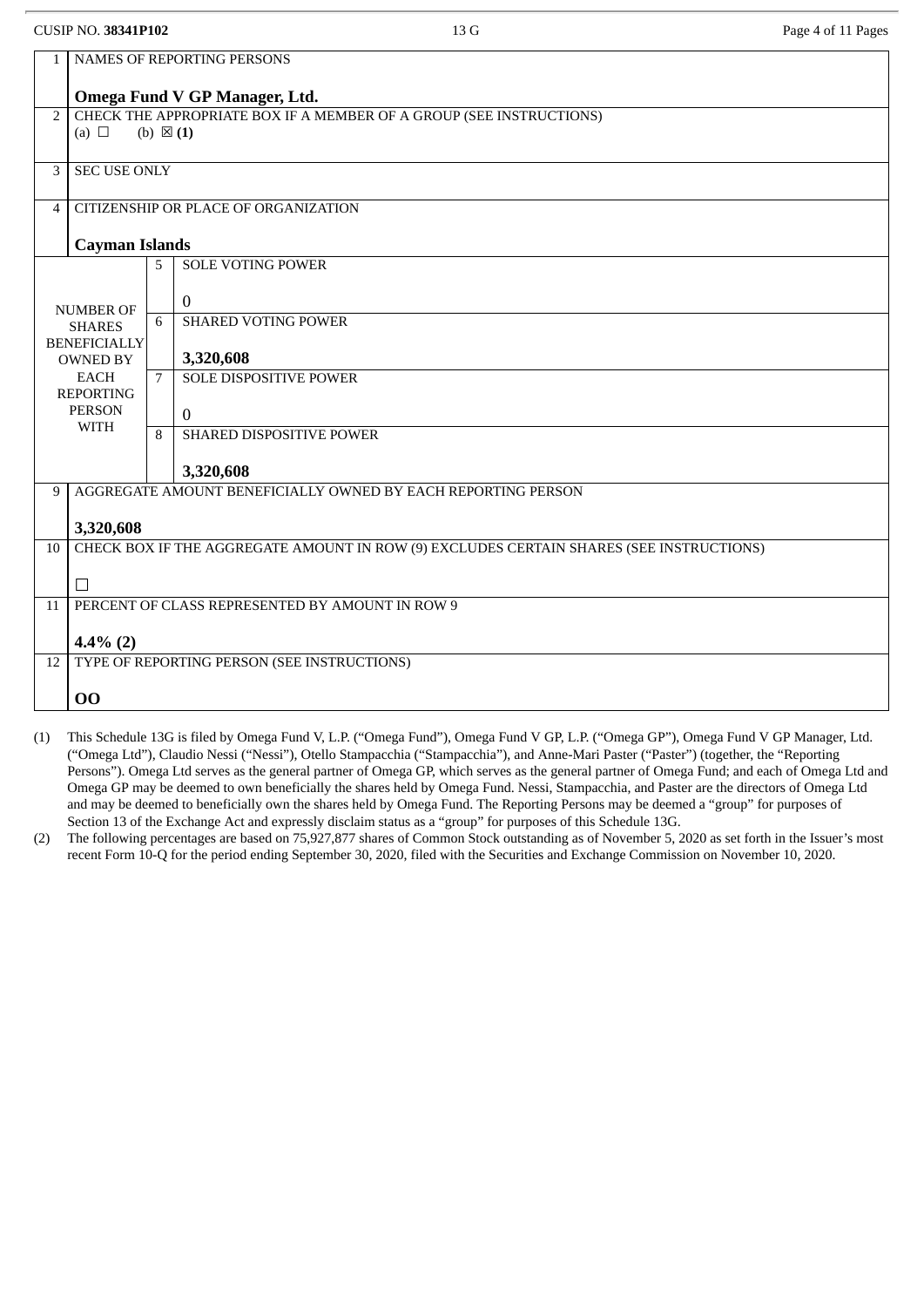| <b>CUSIP NO. 38341P102</b> |  |
|----------------------------|--|
|----------------------------|--|

| $\mathbf{1}$   | NAMES OF REPORTING PERSONS                                                              |                     |                                                              |  |  |  |
|----------------|-----------------------------------------------------------------------------------------|---------------------|--------------------------------------------------------------|--|--|--|
|                |                                                                                         |                     |                                                              |  |  |  |
|                | <b>Claudio Nessi</b>                                                                    |                     |                                                              |  |  |  |
| $\overline{2}$ | CHECK THE APPROPRIATE BOX IF A MEMBER OF A GROUP (SEE INSTRUCTIONS)                     |                     |                                                              |  |  |  |
|                | (a) $\Box$                                                                              | (b) $\boxtimes$ (1) |                                                              |  |  |  |
|                |                                                                                         |                     |                                                              |  |  |  |
| 3              | <b>SEC USE ONLY</b>                                                                     |                     |                                                              |  |  |  |
|                |                                                                                         |                     |                                                              |  |  |  |
| $\overline{4}$ |                                                                                         |                     | CITIZENSHIP OR PLACE OF ORGANIZATION                         |  |  |  |
|                |                                                                                         |                     |                                                              |  |  |  |
|                | <b>Switzerland</b>                                                                      |                     |                                                              |  |  |  |
|                |                                                                                         | 5                   | <b>SOLE VOTING POWER</b>                                     |  |  |  |
|                |                                                                                         |                     |                                                              |  |  |  |
|                | <b>NUMBER OF</b>                                                                        |                     | $\overline{0}$                                               |  |  |  |
|                | <b>SHARES</b>                                                                           | 6                   | <b>SHARED VOTING POWER</b>                                   |  |  |  |
|                | <b>BENEFICIALLY</b>                                                                     |                     |                                                              |  |  |  |
|                | <b>OWNED BY</b>                                                                         |                     | 3,320,608                                                    |  |  |  |
|                | <b>EACH</b>                                                                             | $\overline{7}$      | <b>SOLE DISPOSITIVE POWER</b>                                |  |  |  |
|                | <b>REPORTING</b>                                                                        |                     |                                                              |  |  |  |
|                | <b>PERSON</b><br><b>WITH</b>                                                            |                     | $\mathbf{0}$                                                 |  |  |  |
|                |                                                                                         | 8                   | <b>SHARED DISPOSITIVE POWER</b>                              |  |  |  |
|                |                                                                                         |                     |                                                              |  |  |  |
|                |                                                                                         |                     | 3,320,608                                                    |  |  |  |
| 9              |                                                                                         |                     | AGGREGATE AMOUNT BENEFICIALLY OWNED BY EACH REPORTING PERSON |  |  |  |
|                |                                                                                         |                     |                                                              |  |  |  |
|                | 3,320,608                                                                               |                     |                                                              |  |  |  |
| 10             | CHECK BOX IF THE AGGREGATE AMOUNT IN ROW (9) EXCLUDES CERTAIN SHARES (SEE INSTRUCTIONS) |                     |                                                              |  |  |  |
|                |                                                                                         |                     |                                                              |  |  |  |
|                | $\perp$                                                                                 |                     |                                                              |  |  |  |
| 11             | PERCENT OF CLASS REPRESENTED BY AMOUNT IN ROW 9                                         |                     |                                                              |  |  |  |
|                |                                                                                         |                     |                                                              |  |  |  |
|                | $4.4\%$ (2)                                                                             |                     |                                                              |  |  |  |
| 12             |                                                                                         |                     | TYPE OF REPORTING PERSON (SEE INSTRUCTIONS)                  |  |  |  |
|                |                                                                                         |                     |                                                              |  |  |  |
|                | IN                                                                                      |                     |                                                              |  |  |  |
|                |                                                                                         |                     |                                                              |  |  |  |

- (1) This Schedule 13G is filed by Omega Fund V, L.P. ("Omega Fund"), Omega Fund V GP, L.P. ("Omega GP"), Omega Fund V GP Manager, Ltd. ("Omega Ltd"), Claudio Nessi ("Nessi"), Otello Stampacchia ("Stampacchia"), and Anne-Mari Paster ("Paster") (together, the "Reporting Persons"). Omega Ltd serves as the general partner of Omega GP, which serves as the general partner of Omega Fund; and each of Omega Ltd and Omega GP may be deemed to own beneficially the shares held by Omega Fund. Nessi, Stampacchia, and Paster are the directors of Omega Ltd and may be deemed to beneficially own the shares held by Omega Fund. The Reporting Persons may be deemed a "group" for purposes of Section 13 of the Exchange Act and expressly disclaim status as a "group" for purposes of this Schedule 13G.
- (2) The following percentages are based on 75,927,877 shares of Common Stock outstanding as of November 5, 2020 as set forth in the Issuer's most recent Form 10-Q for the period ending September 30, 2020, filed with the Securities and Exchange Commission on November 10, 2020.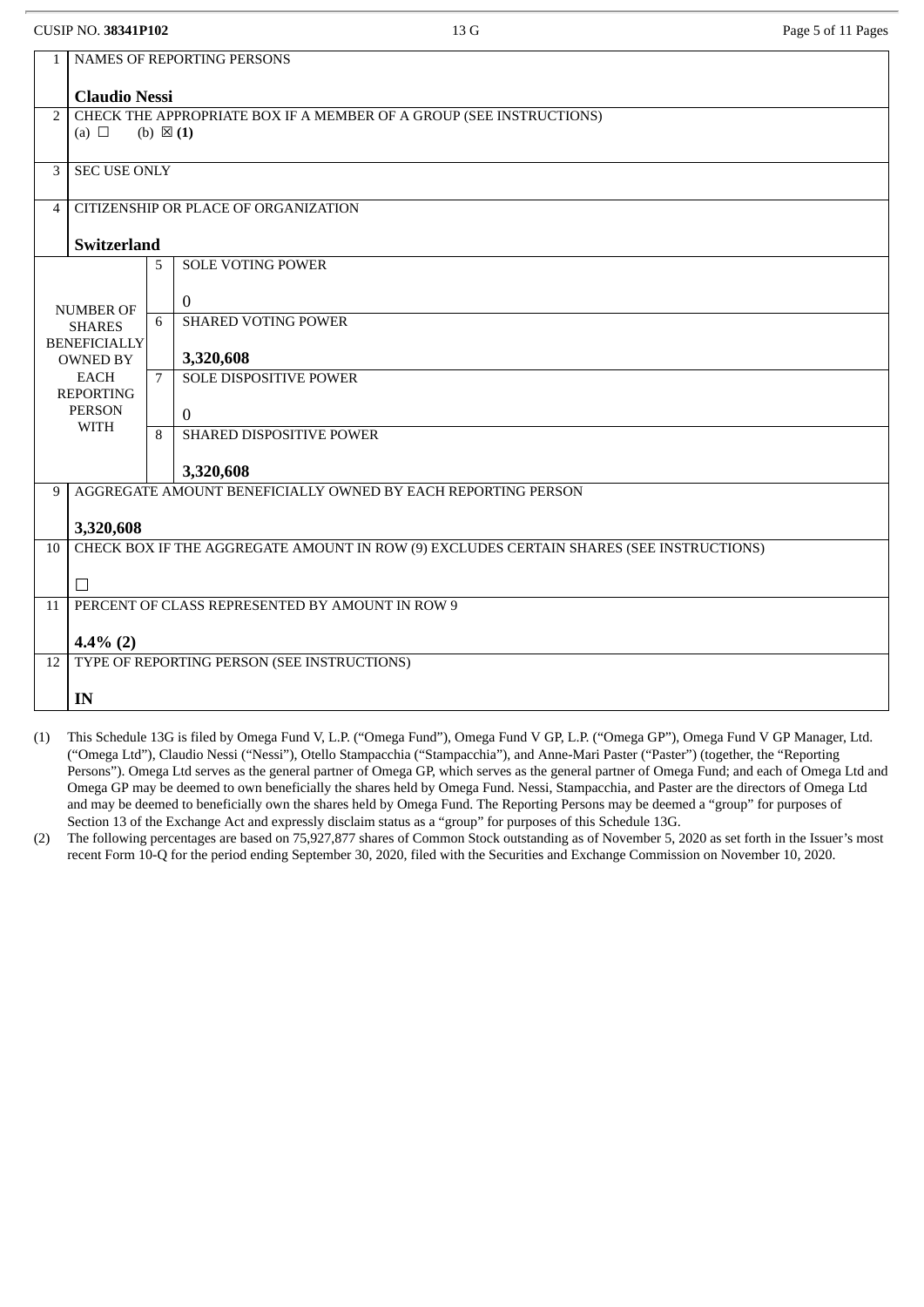|                | <b>CUSIP NO. 38341P102</b>                      |                     | 13 G                                                                                    | Page 6 of 11 Pages |  |  |
|----------------|-------------------------------------------------|---------------------|-----------------------------------------------------------------------------------------|--------------------|--|--|
| 1              | NAMES OF REPORTING PERSONS                      |                     |                                                                                         |                    |  |  |
|                | Otello Stampacchia                              |                     |                                                                                         |                    |  |  |
| $\overline{2}$ |                                                 |                     | CHECK THE APPROPRIATE BOX IF A MEMBER OF A GROUP (SEE INSTRUCTIONS)                     |                    |  |  |
|                | (a) $\Box$                                      | (b) $\boxtimes$ (1) |                                                                                         |                    |  |  |
| 3              | <b>SEC USE ONLY</b>                             |                     |                                                                                         |                    |  |  |
| 4              |                                                 |                     | <b>CITIZENSHIP OR PLACE OF ORGANIZATION</b>                                             |                    |  |  |
|                | <b>Italy</b>                                    |                     |                                                                                         |                    |  |  |
|                |                                                 | 5                   | <b>SOLE VOTING POWER</b>                                                                |                    |  |  |
|                | <b>NUMBER OF</b>                                |                     | $\mathbf 0$                                                                             |                    |  |  |
|                | <b>SHARES</b>                                   | 6                   | <b>SHARED VOTING POWER</b>                                                              |                    |  |  |
|                | <b>BENEFICIALLY</b><br><b>OWNED BY</b>          |                     | 3,320,608                                                                               |                    |  |  |
|                | <b>EACH</b><br><b>REPORTING</b>                 | $\overline{7}$      | <b>SOLE DISPOSITIVE POWER</b>                                                           |                    |  |  |
|                | <b>PERSON</b>                                   |                     | $\mathbf{0}$                                                                            |                    |  |  |
|                | <b>WITH</b>                                     | 8                   | <b>SHARED DISPOSITIVE POWER</b>                                                         |                    |  |  |
|                |                                                 |                     | 3,320,608                                                                               |                    |  |  |
| 9              |                                                 |                     | AGGREGATE AMOUNT BENEFICIALLY OWNED BY EACH REPORTING PERSON                            |                    |  |  |
|                | 3,320,608                                       |                     |                                                                                         |                    |  |  |
| 10             |                                                 |                     | CHECK BOX IF THE AGGREGATE AMOUNT IN ROW (9) EXCLUDES CERTAIN SHARES (SEE INSTRUCTIONS) |                    |  |  |
|                | $\Box$                                          |                     |                                                                                         |                    |  |  |
| 11             | PERCENT OF CLASS REPRESENTED BY AMOUNT IN ROW 9 |                     |                                                                                         |                    |  |  |
|                | $4.4\%$ (2)                                     |                     |                                                                                         |                    |  |  |
| 12             |                                                 |                     | TYPE OF REPORTING PERSON (SEE INSTRUCTIONS)                                             |                    |  |  |
|                | IN                                              |                     |                                                                                         |                    |  |  |

- (1) This Schedule 13G is filed by Omega Fund V, L.P. ("Omega Fund"), Omega Fund V GP, L.P. ("Omega GP"), Omega Fund V GP Manager, Ltd. ("Omega Ltd"), Claudio Nessi ("Nessi"), Otello Stampacchia ("Stampacchia"), and Anne-Mari Paster ("Paster") (together, the "Reporting Persons"). Omega Ltd serves as the general partner of Omega GP, which serves as the general partner of Omega Fund; and each of Omega Ltd and Omega GP may be deemed to own beneficially the shares held by Omega Fund. Nessi, Stampacchia, and Paster are the directors of Omega Ltd and may be deemed to beneficially own the shares held by Omega Fund. The Reporting Persons may be deemed a "group" for purposes of Section 13 of the Exchange Act and expressly disclaim status as a "group" for purposes of this Schedule 13G.
- (2) The following percentages are based on 75,927,877 shares of Common Stock outstanding as of November 5, 2020 as set forth in the Issuer's most recent Form 10-Q for the period ending September 30, 2020, filed with the Securities and Exchange Commission on November 10, 2020.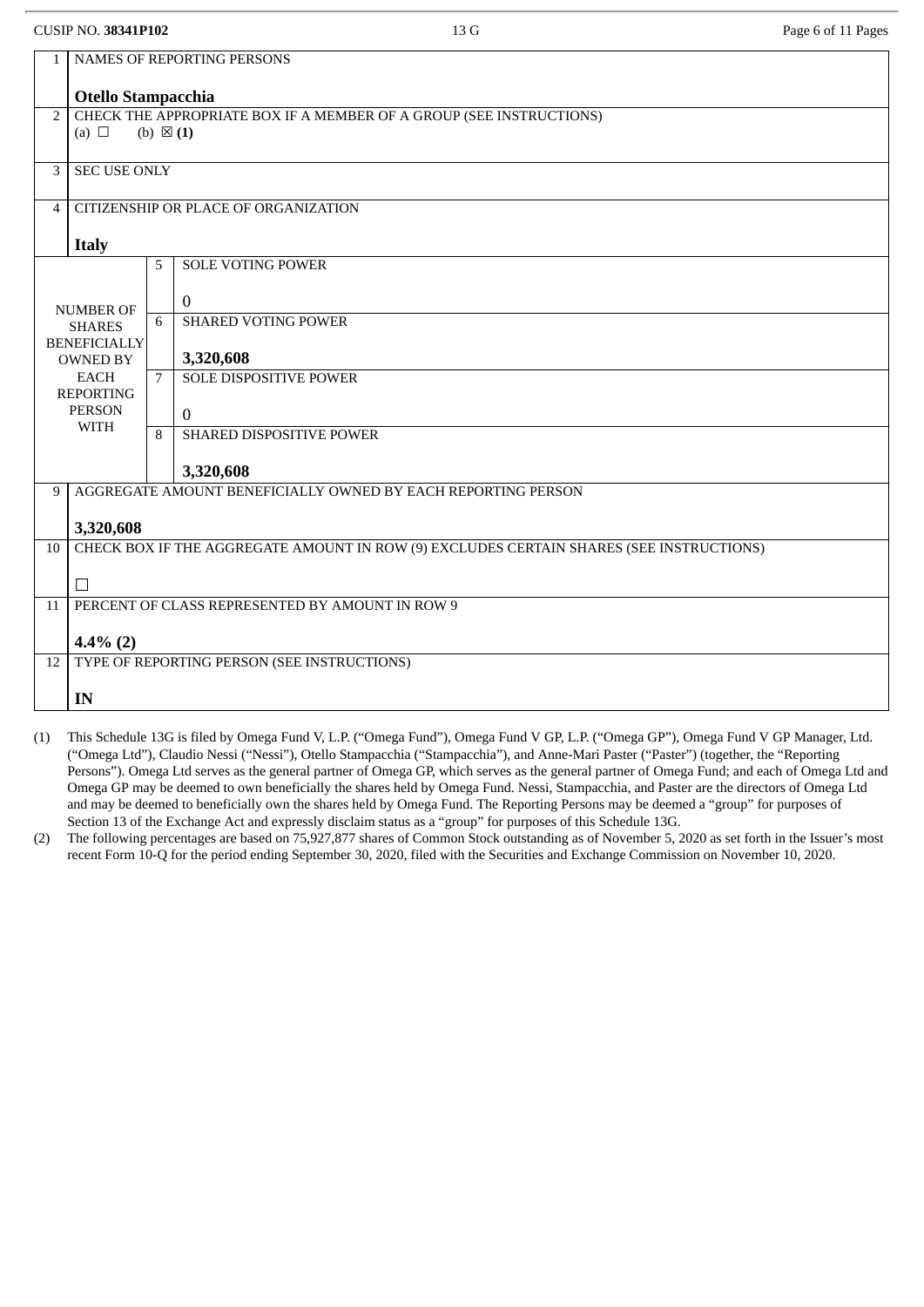| $\mathbf{1}$    | <b>NAMES OF REPORTING PERSONS</b>                                                       |                     |                                                                     |  |  |  |  |
|-----------------|-----------------------------------------------------------------------------------------|---------------------|---------------------------------------------------------------------|--|--|--|--|
|                 | <b>Anne-Mari Paster</b>                                                                 |                     |                                                                     |  |  |  |  |
| $\overline{2}$  |                                                                                         |                     | CHECK THE APPROPRIATE BOX IF A MEMBER OF A GROUP (SEE INSTRUCTIONS) |  |  |  |  |
|                 | (a) $\Box$                                                                              | (b) $\boxtimes$ (1) |                                                                     |  |  |  |  |
| 3               | <b>SEC USE ONLY</b>                                                                     |                     |                                                                     |  |  |  |  |
|                 |                                                                                         |                     |                                                                     |  |  |  |  |
| 4               |                                                                                         |                     | CITIZENSHIP OR PLACE OF ORGANIZATION                                |  |  |  |  |
|                 |                                                                                         |                     | <b>United States of America</b>                                     |  |  |  |  |
|                 |                                                                                         | 5                   | <b>SOLE VOTING POWER</b>                                            |  |  |  |  |
|                 |                                                                                         |                     |                                                                     |  |  |  |  |
|                 | <b>NUMBER OF</b>                                                                        | 6                   | $\bf{0}$<br><b>SHARED VOTING POWER</b>                              |  |  |  |  |
|                 | <b>SHARES</b><br><b>BENEFICIALLY</b>                                                    |                     |                                                                     |  |  |  |  |
|                 | <b>OWNED BY</b>                                                                         |                     | 3,320,608                                                           |  |  |  |  |
|                 | <b>EACH</b>                                                                             | $7\overline{ }$     | <b>SOLE DISPOSITIVE POWER</b>                                       |  |  |  |  |
|                 | <b>REPORTING</b><br><b>PERSON</b>                                                       |                     |                                                                     |  |  |  |  |
|                 | <b>WITH</b>                                                                             |                     | $\mathbf{0}$                                                        |  |  |  |  |
|                 |                                                                                         | 8                   | <b>SHARED DISPOSITIVE POWER</b>                                     |  |  |  |  |
|                 |                                                                                         |                     | 3,320,608                                                           |  |  |  |  |
| 9               |                                                                                         |                     | AGGREGATE AMOUNT BENEFICIALLY OWNED BY EACH REPORTING PERSON        |  |  |  |  |
|                 | 3,320,608                                                                               |                     |                                                                     |  |  |  |  |
| 10 <sup>°</sup> | CHECK BOX IF THE AGGREGATE AMOUNT IN ROW (9) EXCLUDES CERTAIN SHARES (SEE INSTRUCTIONS) |                     |                                                                     |  |  |  |  |
|                 |                                                                                         |                     |                                                                     |  |  |  |  |
|                 | П                                                                                       |                     |                                                                     |  |  |  |  |
| 11              | PERCENT OF CLASS REPRESENTED BY AMOUNT IN ROW 9                                         |                     |                                                                     |  |  |  |  |
|                 | $4.4\%$ (2)                                                                             |                     |                                                                     |  |  |  |  |
| 12              |                                                                                         |                     | TYPE OF REPORTING PERSON (SEE INSTRUCTIONS)                         |  |  |  |  |
|                 | IN                                                                                      |                     |                                                                     |  |  |  |  |
|                 |                                                                                         |                     |                                                                     |  |  |  |  |

- (1) This Schedule 13G is filed by Omega Fund V, L.P. ("Omega Fund"), Omega Fund V GP, L.P. ("Omega GP"), Omega Fund V GP Manager, Ltd. ("Omega Ltd"), Claudio Nessi ("Nessi"), Otello Stampacchia ("Stampacchia"), and Anne-Mari Paster ("Paster") (together, the "Reporting Persons"). Omega Ltd serves as the general partner of Omega GP, which serves as the general partner of Omega Fund; and each of Omega Ltd and Omega GP may be deemed to own beneficially the shares held by Omega Fund. Nessi, Stampacchia, and Paster are the directors of Omega Ltd and may be deemed to beneficially own the shares held by Omega Fund. The Reporting Persons may be deemed a "group" for purposes of Section 13 of the Exchange Act and expressly disclaim status as a "group" for purposes of this Schedule 13G.
- (2) The following percentages are based on 75,927,877 shares of Common Stock outstanding as of November 5, 2020 as set forth in the Issuer's most recent Form 10-Q for the period ending September 30, 2020, filed with the Securities and Exchange Commission on November 10, 2020.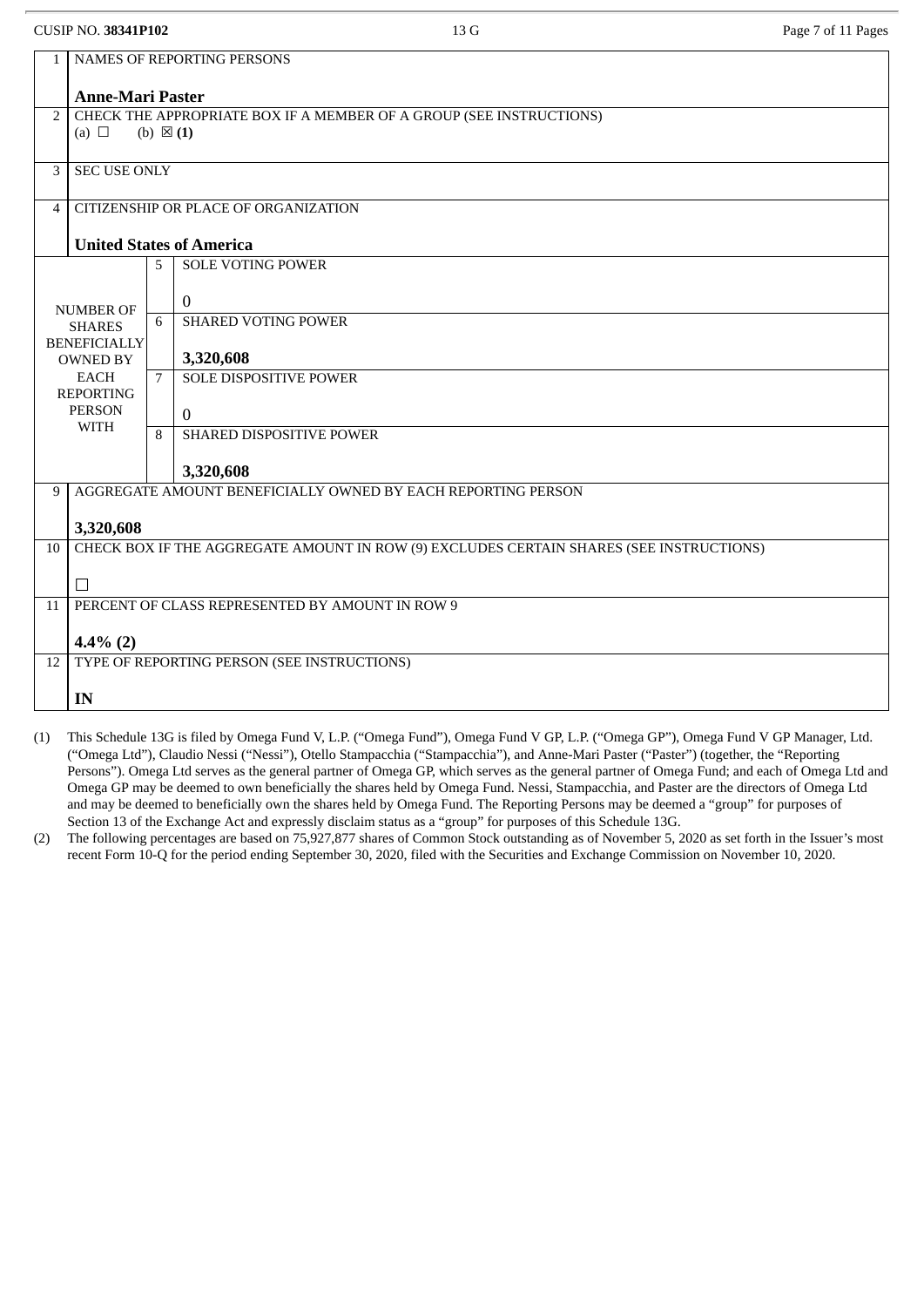#### CUSIP NO. **38341P102** 13 G Page 8 of 11 Pages

Introductory Note: This statement on Schedule 13G is filed on behalf of the Reporting Persons, in respect of shares of Common Stock ("Common Stock"), of Gossamer Bio, Inc. (the "Issuer").

#### **Item 1(a) Name of Issuer:**

Gossamer Bio, Inc. (the "Issuer")

#### **Item 1(b) Address of Issuer's principal executive offices:**

Gossamer Bio, Inc. 3013 Science Park Road San Diego, CA 92121

#### **Items 2(a) Name of Reporting Persons filing:**

Omega Fund V, L.P. ("Omega Fund") Omega Fund V GP, L.P. ("Omega GP") Omega Fund V GP Manager, Ltd. ("Omega Ltd") Claudio Nessi ("Nessi") Otello Stampacchia ("Stampacchia") Anne-Mari Paster ("Paster")

### **Item 2(b) Address or principal business office or, if none, residence:**

The address of the principal business office of Omega Fund, Omega GP, Omega Ltd, Nessi, Stampacchia, and Paster, is c/o Omega Fund Management, LLC, 888 Boylston Street, Suite 1111, Boston, MA 02199.

#### **Item 2(c) Citizenship:**

| Name        | <b>Citizenship or Place of Organization</b> |
|-------------|---------------------------------------------|
| Omega Fund  | Cayman Islands                              |
| Omega GP    | Cayman Islands                              |
| Omega Ltd   | Cayman Islands                              |
| Nessi       | Switzerland                                 |
| Stampacchia | Italy                                       |
| Paster      | United States of America                    |

#### **Item 2(d) Title of class of securities:**

Common Stock

#### **Item 2(e) CUSIP No.:**

38341P102

# Item 3 If this statement is filed pursuant to §§ 240.13d-1(b), or 240.13d-2(b) or (c), check whether the person filings is a: Not applicable.

#### **Item 4 Ownership**

The following information with respect to the ownership of Common Stock of the Issuer by the Reporting Persons filing this statement on Schedule 13G is provided as of December 31, 2020.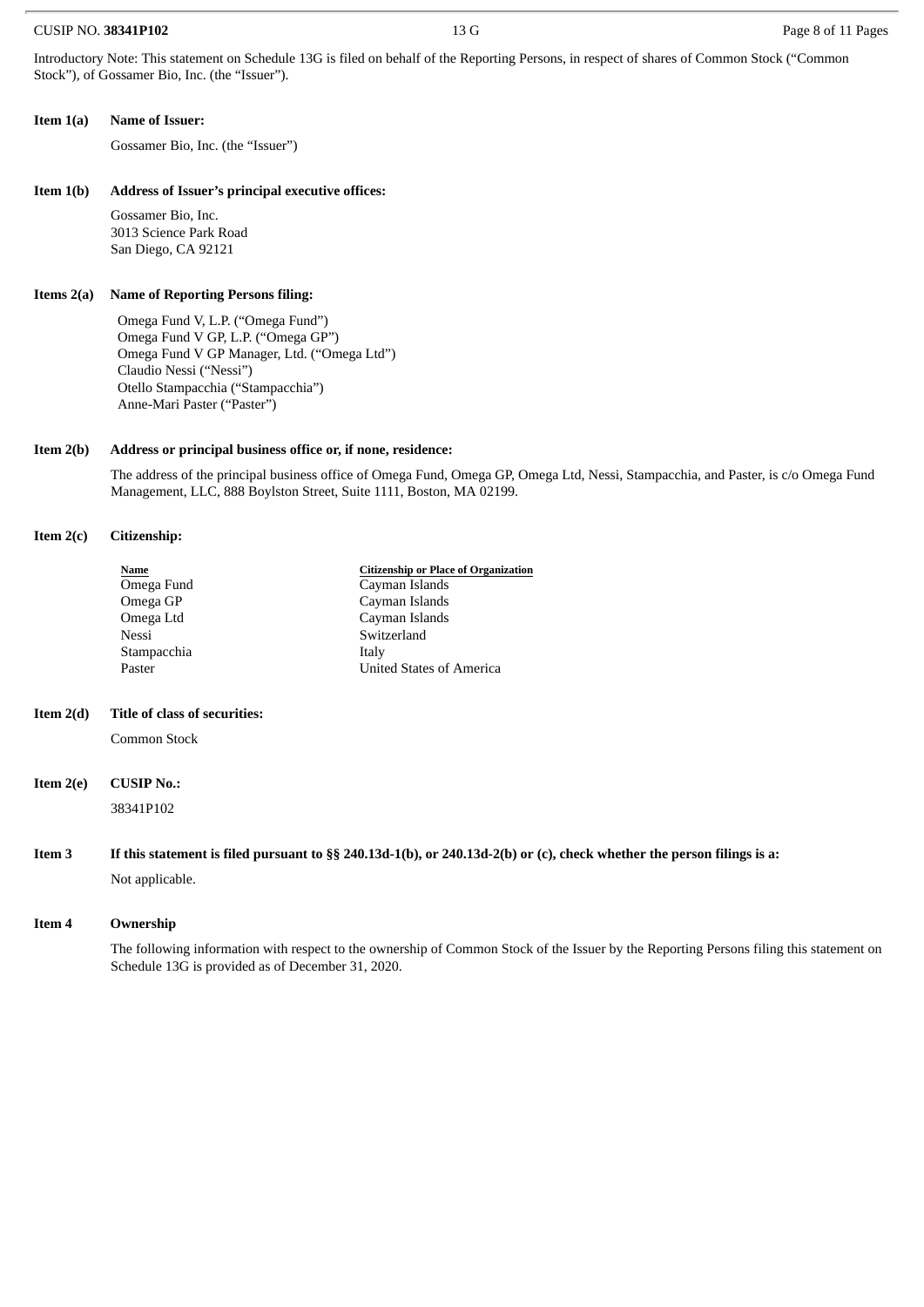| <b>CUSIP NO. 38341P102</b> |                                                             | 13G                     |                                  |                                     |                                       | Page 9 of 11 Pages             |                               |
|----------------------------|-------------------------------------------------------------|-------------------------|----------------------------------|-------------------------------------|---------------------------------------|--------------------------------|-------------------------------|
| <b>Reporting Persons</b>   | <b>Shares of</b><br>Common<br><b>Stock Held</b><br>Directly | Sole<br>Voting<br>Power | Shared<br><b>Voting</b><br>Power | Sole<br><b>Dispositive</b><br>Power | Shared<br><b>Dispositive</b><br>Power | <b>Beneficial</b><br>Ownership | Percentage<br>of Class<br>(1) |
| Omega Fund $(2)(3)$        | 3,320,608                                                   | 0                       | 3,320,608                        | $\mathbf{0}$                        | 3,320,608                             | 3,320,608                      | $4.4\%$                       |
| Omega $GP(2)(3)$           | 0                                                           |                         | 3,320,608                        | 0                                   | 3,320,608                             | 3,320,608                      | 4.4%                          |
| Omega $Ltd(2)(3)$          | $\mathbf{0}$                                                | 0                       | 3,320,608                        | $\bf{0}$                            | 3,320,608                             | 3,320,608                      | $4.4\%$                       |
| Nessi(2)(3)                | $\Omega$                                                    |                         | 3,320,608                        | $\mathbf{0}$                        | 3,320,608                             | 3,320,608                      | 4.4%                          |
| Stampacchia $(2)(3)$       | $\mathbf{0}$                                                | 0                       | 3,320,608                        | $\overline{0}$                      | 3,320,608                             | 3,320,608                      | $4.4\%$                       |
| Paster $(2)(3)$            | 0                                                           |                         | 3,320,608                        | 0                                   | 3.320.608                             | 3,320,608                      | 4.4%                          |

- (1) The following percentages are based on 75,927,877 shares of Common Stock outstanding as of November 5, 2020 as set forth in the Issuer's most recent Form 10-Q for the period ending September 30, 2020, filed with the Securities and Exchange Commission on November 10, 2020.
- (2) Omega Fund owns 3,320,608 shares of the Common Stock. Omega Ltd serves as the general partner of Omega GP, which serves as the general partner of Omega Fund, and each of Omega GP and Omega Ltd may be deemed to own beneficially the shares held by Omega Fund. Nessi, Stampacchia, and Paster are the directors of Omega Ltd and may be deemed to beneficially own the shares held by Omega Fund. Each of the Reporting Persons disclaims beneficial ownership of the shares of the Issuer's Common Stock held by Omega Fund except to the extent of his, her or its pecuniary interest therein.
- (3) The Reporting Persons may be deemed a "group" for purposes of Section 13 of the Exchange Act and expressly disclaim status as a "group" for purposes of this Schedule 13G.

## **Item 5 Ownership of Five Percent or Less of a Class**

If this statement is being filed to report the fact that as of the date hereof the reporting person has ceased to be the beneficial owner of more than five percent of the class of securities, check the following  $\boxtimes$ .

#### **Item 6 Ownership of More than Five Percent on Behalf of Another Person**

If this statement is being filed to report the fact that as of the date hereof, the Reporting Persons have ceased to be the beneficial owner of more than five percent of the class of securities, check the following:  $\Box$ 

#### Item 7 Identification and Classification of the Subsidiary Which Acquired the Security Being Reported on by the Parent Holding **Company or Control Person**

Not applicable.

## **Item 8 Identification and Classification of Members of the Group**

Not applicable.

#### **Item 9 Notice of Dissolution of Group**

Not applicable.

#### **Item 10 Certifications**

By signing below I certify that, to the best of my knowledge and belief, the securities referred to above were not acquired and are not held for the purpose of or with the effect of changing or influencing the control of the issuer of the securities and were not acquired and are not held in connection with or as a participant in any transaction having that purpose or effect, other than activities solely in connection with a nomination under Rule 14a-11.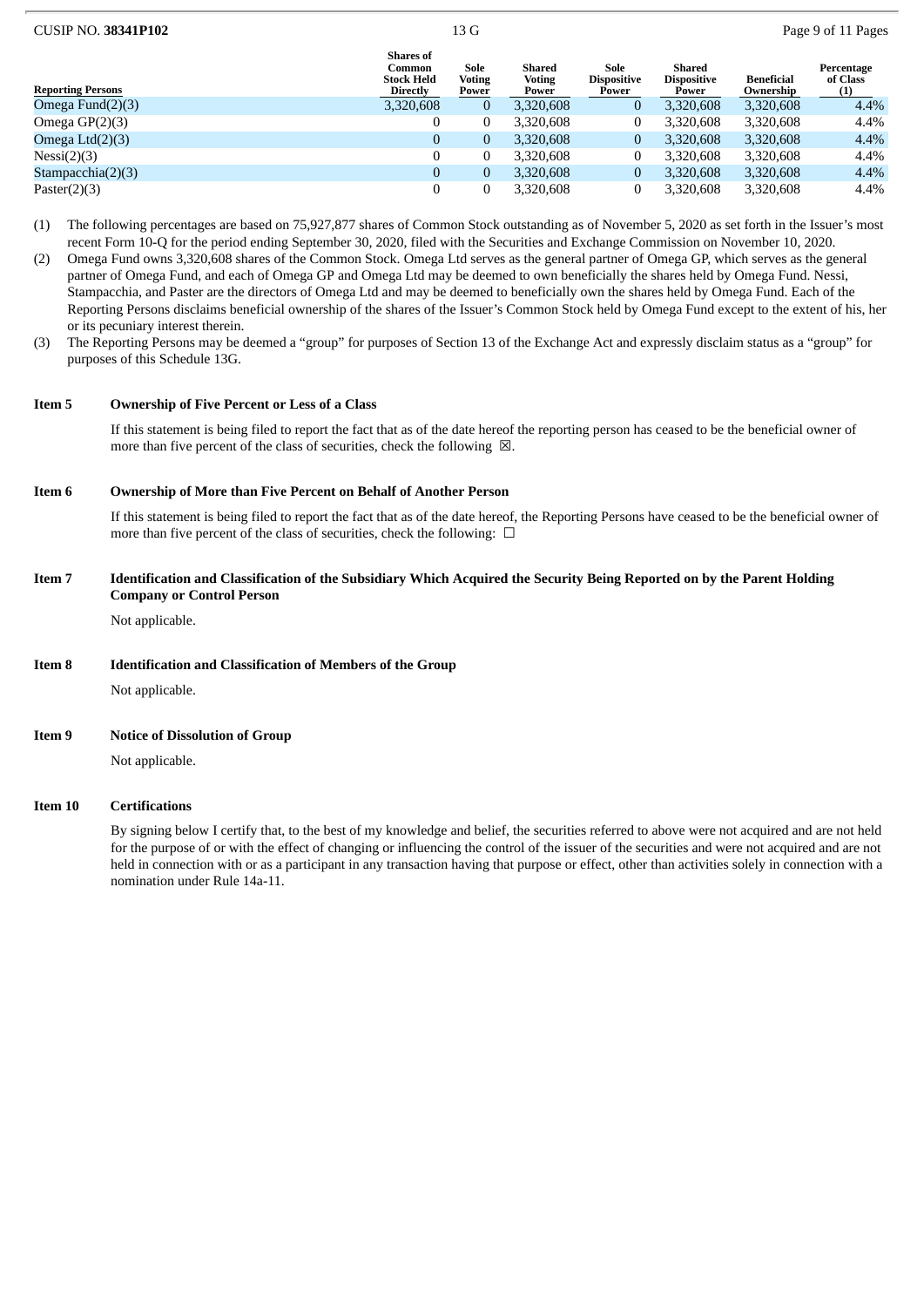## CUSIP NO. **38341P102** 13 G Page 10 of 11 Pages

# **SIGNATURES**

After reasonable inquiry and to the best of my knowledge and belief, I certify that the information set forth in this statement is true, complete and correct.

Dated: February 12, 2021

OMEGA FUND V, L.P.

BY: Omega Fund V GP, L.P.

- ITS: GENERAL PARTNER
- BY: Omega Fund V GP Manager, Ltd.
- ITS: GENERAL PARTNER
- By: /s/ \* Deirdre A. Cunnane, as Attorney-in-Fact **Director**

OMEGA FUND V GP, L.P.

- BY: Omega Fund V GP Manager, Ltd. ITS: GENERAL PARTNER
- By: /s/ \* Deirdre A. Cunnane, as Attorney-in-Fact **Director**

OMEGA FUND V GP MANAGER, LTD.

By: /s/ \* Deirdre A. Cunnane, as Attorney-in-Fact Director

/s/ \* Deirdre A. Cunnane, as Attorney-in-Fact Claudio Nessi

/s/ \* Deirdre A. Cunnane, as Attorney-in-Fact Otello Stampacchia

/s/ \* Deirdre A. Cunnane, as Attorney-in-Fact Anne-Mari Paster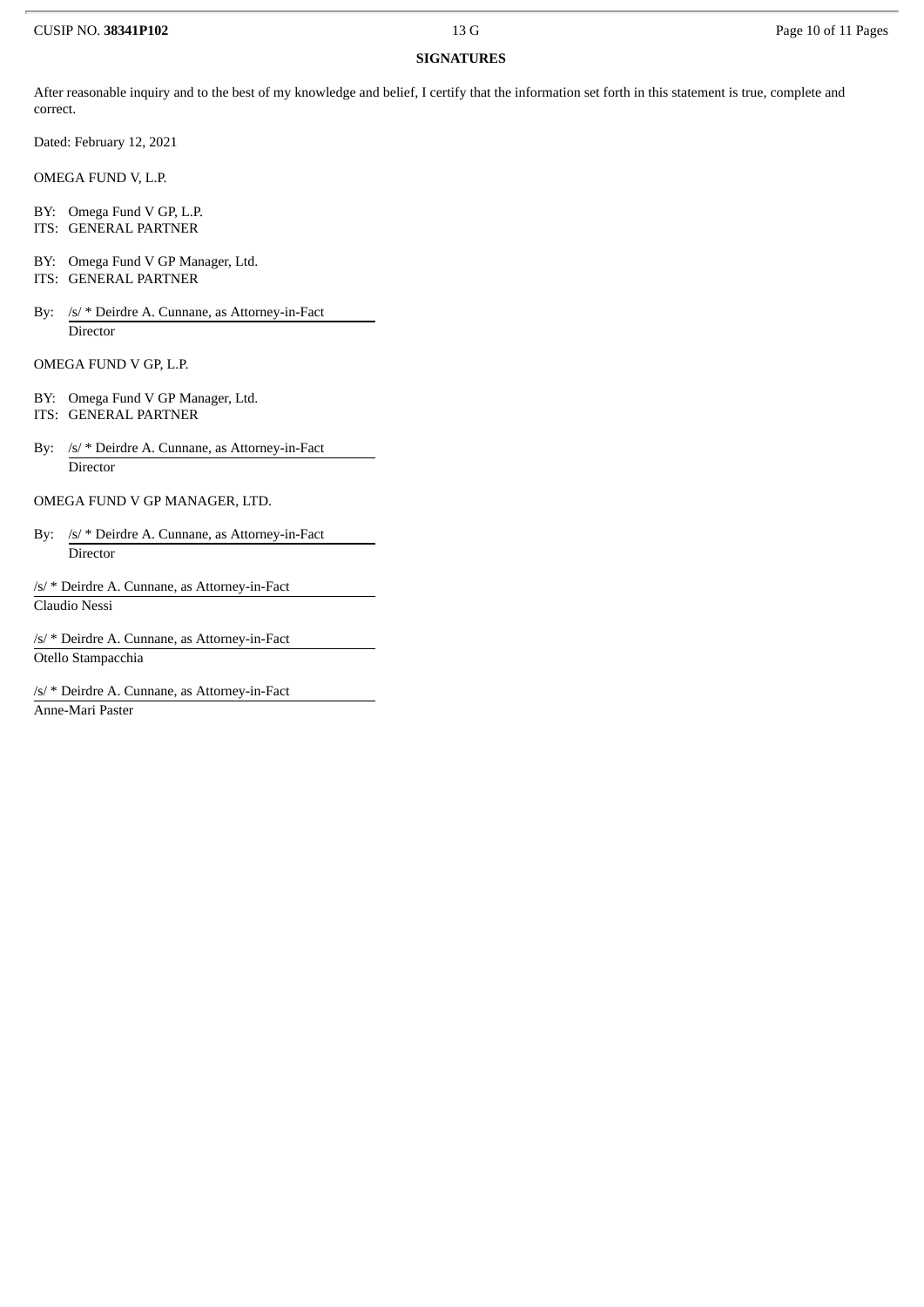| CUSIP NO. 38341P102 | 13 G |
|---------------------|------|
| Exhibit(s):         |      |

| Exhibit 99.1: | Joint 1 |
|---------------|---------|

oint Filing Statement Exhibit 99.2: Po ower of Attorney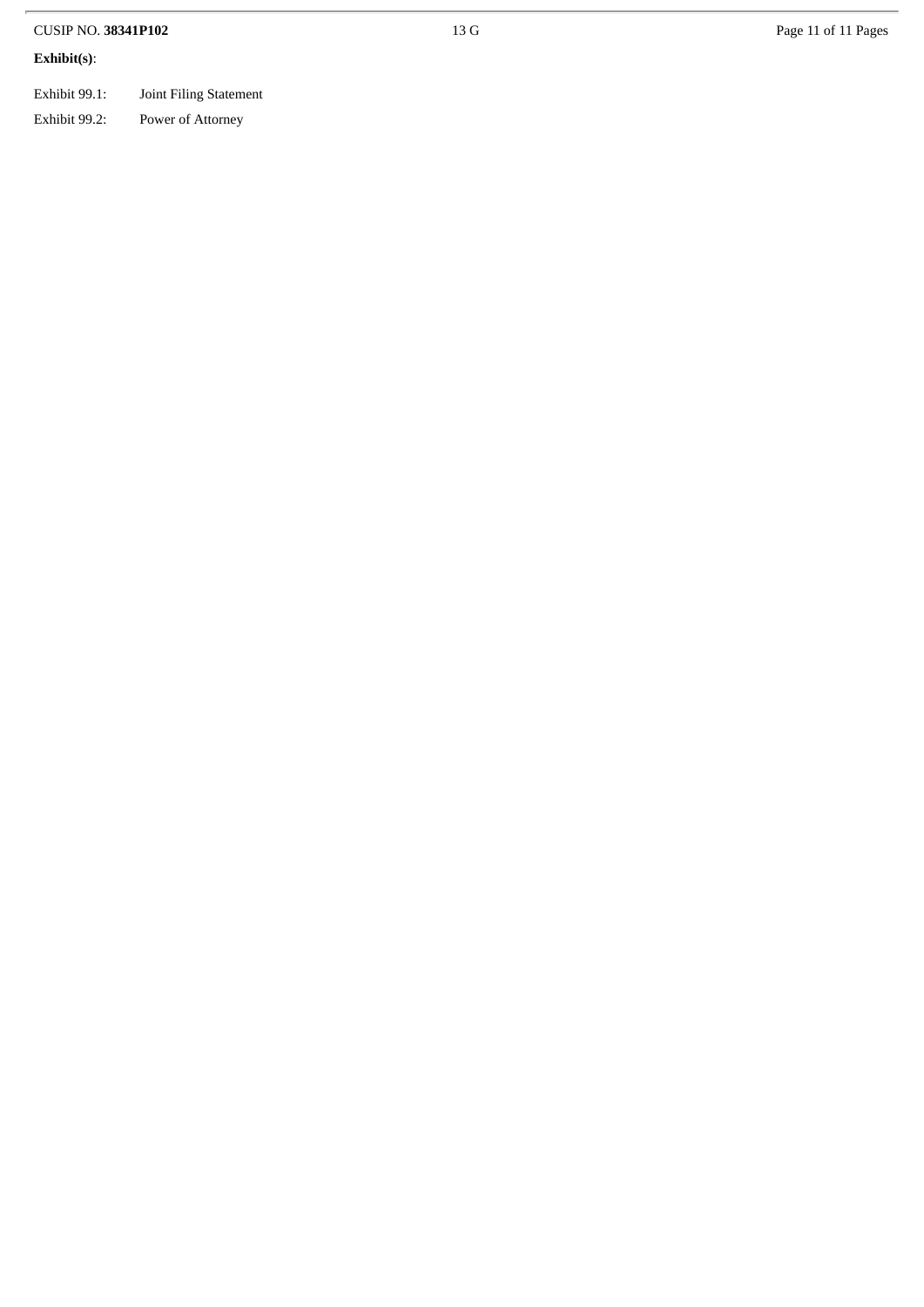#### **AGREEMENT**

Pursuant to Rule 13d-1(k)(1) under the Securities Exchange Act of 1934, as amended, the undersigned hereby agree that only one statement containing the information required by Schedule 13G need be filed with respect to the ownership by each of the undersigned of Common Stock of Gossamer Bio, Inc.

Dated: February 12, 2021

OMEGA FUND V, L.P.

BY: Omega Fund V GP, L.P. ITS: GENERAL PARTNER

BY: Omega Fund V GP Manager, Ltd.

- ITS: GENERAL PARTNER
- By: /s/ \* Deirdre A. Cunnane, as Attorney-in-Fact Director

OMEGA FUND V GP, L.P.

- BY: Omega Fund V GP Manager, Ltd. ITS: GENERAL PARTNER
- By: /s/ \* Deirdre A. Cunnane, as Attorney-in-Fact **Director**

OMEGA FUND V GP MANAGER, LTD.

- By: /s/ \* Deirdre A. Cunnane, as Attorney-in-Fact Director
- /s/ \* Deirdre A. Cunnane, as Attorney-in-Fact Claudio Nessi

/s/ \* Deirdre A. Cunnane, as Attorney-in-Fact Otello Stampacchia

/s/ \* Deirdre A. Cunnane, as Attorney-in-Fact Anne-Mari Paster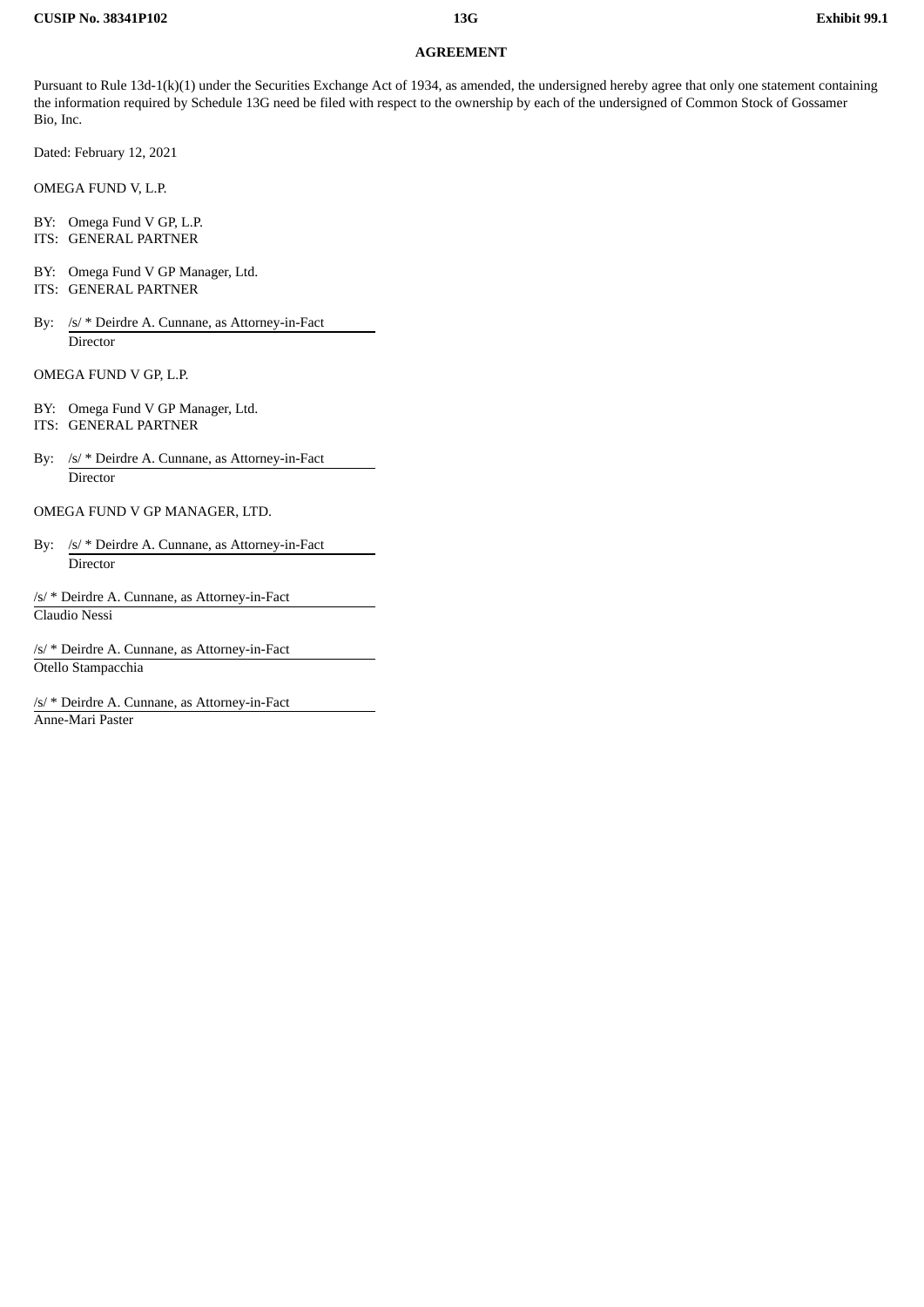#### **POWER OF ATTORNEY**

Know all by these presents, that each of the undersigned hereby constitutes and appoints each other undersigned, such person's true and lawful attorney-in-fact, to:

- (1) execute for and on behalf of each of such person Forms 3, 4, and 5 and Schedules 13D or 13G, as appropriate, and any required amendments thereto (collectively, the "Reports"), with respect to their current or future beneficial ownership of securities of any public company, in accordance with Section 13(d) and/or Section 16(a) of the Securities Exchange Act of 1934, as amended, and the respective rules (including Rule 13d-1) promulgated thereunder;
- (2) do and perform any and all acts for and on behalf of such person which may be necessary or desirable to complete and execute any such Report and timely file such form with the United States Securities and Exchange Commission and any stock exchange or similar authority; and
- (3) take any other action of any type whatsoever in connection with the foregoing which, in the opinion of an attorney-in-fact, may be of benefit to, in the best interest of, or legally required by, such person, it being understood that the documents executed by an attorney-in-fact on behalf of such person pursuant to this Power of Attorney shall be in such form and shall contain such terms and conditions as such attorney-in-fact may approve in such attorney-in-fact's discretion.

Each of the undersigned hereby grants to each attorney-in-fact full power and authority to do and perform any and every act and thing whatsoever requisite, necessary, or proper to be done in the exercise of any of the rights and powers herein granted, as fully to all intents and purposes as the undersigned might or could do if personally present, with full power of substitution or revocation, hereby ratifying and confirming all that each attorney-in-fact, or such attorney-in-fact's substitute or substitutes, shall lawfully do or cause to be done by virtue of this power of attorney and the rights and powers herein granted. Each of the undersigned hereby ratifies and confirms each Report that has been signed by any other undersigned prior to the date hereof. Each of the undersigned acknowledges that each foregoing attorney-in-fact, in serving in such capacity at the request of the undersigned, is not assuming any of the undersigneds' responsibilities to comply with Section 13(d) or Section 16 of the Securities Exchange Act of 1934.

This Power of Attorney shall remain in full force and effect until the undersigned are no longer required to file Reports with respect to the undersigneds' current or future holdings of and transactions in securities issued by any public company, unless earlier revoked by the undersigned in a signed writing delivered to each foregoing attorney-in-fact.

[The remainder of this page is intentionally left blank.]